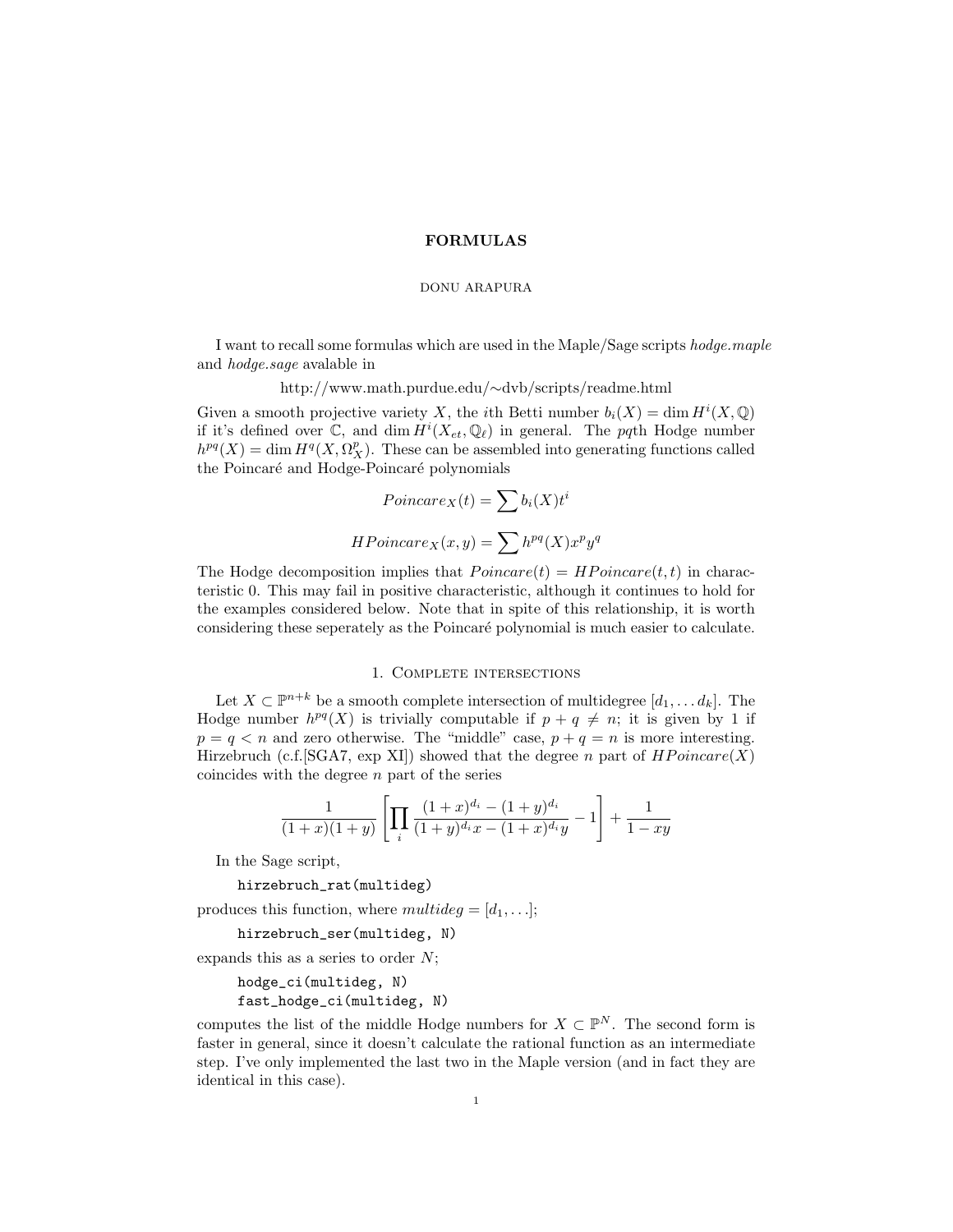#### 2 DONU ARAPURA

### 2. Moduli of vector bundles

Let  $SU_X(n,d)$  (resp.  $U_X(n,d)$ ) be the moduli space of rank n stable bundles with fixed (resp. variable) determinant of degree d over a smooth projective curve X of genus g. These are smooth projective varieties if  $(n, d) = 1$ . I want to recall formulas of Zagier  $[Z]$  and del Baño  $[B]$  for computing the Betti and Hodge numbers of these spaces. It is enough to this for  $SU_X(n, d)$ . The Hodge Poincaré polynomial of  $U_X(n, d)$  has an extra factor of  $(1+x)^g(1+y)^g$  which comes from the Jacobian  $J(X)$ .

Let

$$
\langle x \rangle = 1 + [x] - x
$$

following Zagier (del Baño also uses this symbol but with a different convention). Set  $22964$  $\overline{a}$ .

$$
P_n(t) = \frac{(1+t)^{2g}(1+t^3)^{2g}\dots(1+t^{2n-1})^{2g}}{(1-t^2)^2(1-t^4)^2\dots(1-t^{2n-2})^2(1-t^{2n})}
$$

$$
HP_n(x,y) = \frac{(1+x)^g(1+y)^g\dots(1+x^ny^{n-1})^g(1+x^{n-1}y^n)^g}{(1-xy)^2(1-x^2y^2)^2\dots(1-x^{n-1}y^{n-1})^2(1-x^ny^n)}
$$

These represent (Hodge) Poincaré series of the moduli stack of all rank  $n$  bundles with fixed determinant of degree d. Note that  $HP_n(t, t) = P_n(t)$ .

$$
M(n_1, \ldots, n_k, \lambda) = \sum_{j=1}^{k-1} (n_j + n_{j+1}) \langle (n_1 + \ldots n_j) \lambda \rangle
$$
  

$$
M_g(n_1 \ldots n_k, \lambda) = M(n_1, \ldots, n_k, \lambda) + (g - 1) \sum_{i < j} n_i n_j
$$

Let

$$
\Sigma(n_1,\ldots n_k) = \frac{(-1)^{k-1} t^{2M_g(n_1,\ldots n_k, d/n)}}{(1 - t^{2n_1 + 2n_2}) \ldots (1 - t^{2n_{k-1} + 2n_k})} P_{n_1} \ldots P_{n_k}
$$

$$
H\Sigma(n_1,\ldots n_k) = \frac{(-1)^{k-1}(xy)^{M_g(n_1,\ldots n_k,d/n)}}{(1-(xy)^{n_1+n_2})\ldots(1-(xy)^{n_{k-1}+n_k})}HP_{n_1}\ldots HP_{n_k}
$$

So that setting  $x = y = t$  in the second expression yields the first. Then

Poincare(t) = 
$$
P_1^{-1} \sum_{k=1}^{n} \sum_{n_1 + ... n_k = n} \Sigma(n_1, ... n_k)
$$

$$
HPoincare(x,y) = HP_1^{-1} \sum_{k=1}^n \sum_{n_1 + \ldots n_k = n} H\Sigma(n_1, \ldots n_k)
$$

The commands

poincare\_vb(n,d,g) hpoincare\_vb(n,d,g)

produce these polynomials, and

poincare\_vb\_trunc(n,d,g,N) hpoincare\_vb\_trunc(n,d,g,N)

produce them truncated to degree N. I've only implemented poincare... in Maple.